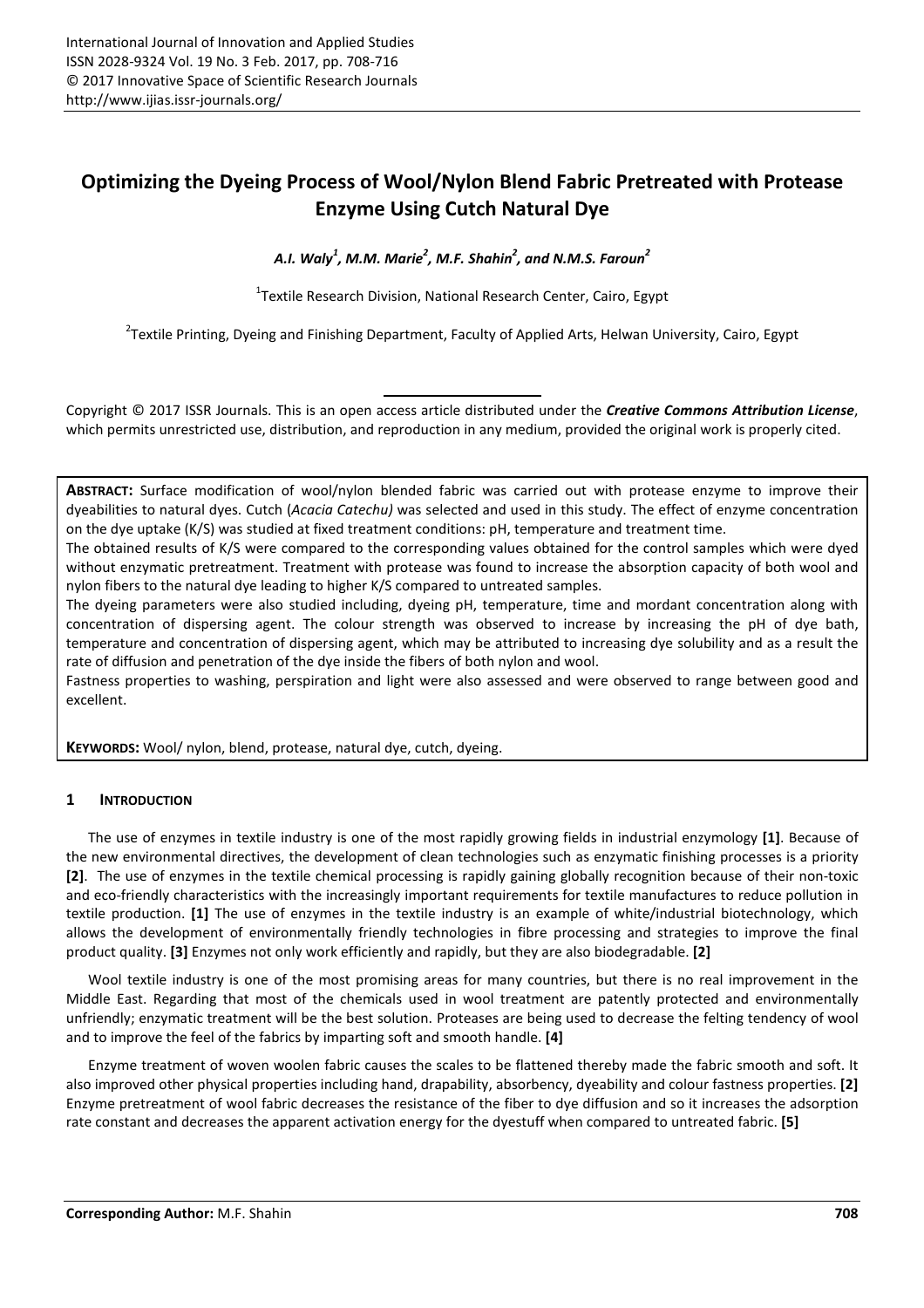On the other hand, enzymatic hydrolysis of synthetic fibers to improve some of their undesired properties, such as hydrophobicity, low dyeability, and insufficient washability, is of interest to industrial chemists. Studies showed that nylon oligomers can be hydrolyzed by proteolytic enzymes. **[6]**

Importance of mixing and blending of fibers that is to reduces costs by mixing a cheap fibre with a more expensive one, combines properties of fibres in order to cover up less desirable characteristics in one fibre and give improved fabric performance, gives different texture and colour effects and improves wearing qualities.

As for nylon/wool blended fabrics, the blending of nylon with wool makes the fabric more absorbent and softer. It becomes more strong and durable. **[7]** 

Wool/polyamide is a very popular blend for woven apparel and carpets. It can show the complementary properties compared to pure polyamide or wool fibers in terms of crease recovery, durability, abrasion resistance, fast drying, and dimensional stability. **[8]** 

Recently there has been revival of the growing interest on the application of natural dyes on natural fibres **[9]** and synthetic ones as well, although little information is available on dyeing of synthetic filament **[10-11]**, due to worldwide environmental consciousness. **[9]** Dye compounds from natural resources especially from plants are increasingly becoming important alternatives to synthetic dyes for use in the textile industry. Unlike synthetic dyes which have been found to be toxic and harmful to the environment, natural dyes are biodegradable, non- toxic and generally have higher compatibility with the environment when compared with their synthetic counterparts. Natural dyes can provide a wide range of beautiful shades with acceptable levels of colour fastness. Hence there is considerable research work being undertaken across the world on the application of natural dyes in the textile industry. **[12]** 

In the present study an attempt has been made to develop a complete eco-friendly system of bio-treating and dyeing of wool/ nylon blended fabrics with cutch natural dye and analyzing all factors that may affect the dyeing process in order to achieve maximum colour strength by applying the optimum conditions.

# **2 EXPERIMENTAL**

## **2.1 MATERIALS**

## **2.1.1 FABRIC**

Three different types of knitted fabrics were used throughout this study, namely: 100% wool fabric with weight 180 gm/m<sup>2</sup>, 100% nylon (poly-amide) fabric with weight 140 gm/m<sup>2</sup> and 50/50% blend fabric (wool/nylon) with weight 165 gm/m<sup>2</sup>. These fabrics were received from Delta Textile Egypt Company, Cairo, Egypt.

## **2.1.2 DYES**

Cutch natural dye (extracted powder) was produced by "Table rock Llamas Fiber Arts Studio, Inc.", Colorado, USA.

Cutch/Catechu/Katha is a brown natural dye obtained chiefly from the heartwood of Acacia catechu, found in most of the Indian sub-Himalayas. The chief colouring component present in cutch is catechin having molecular formula C<sub>15</sub>H<sub>14</sub>O<sub>6</sub>. [13]

The structure of Cutch dye is shown in table (1).

| Common name | <b>Botanical name</b> | Part used                         | <b>Chemical structure</b> | C.I No.                   |
|-------------|-----------------------|-----------------------------------|---------------------------|---------------------------|
| Catechin    | Acacia catechu        | Heartwood<br>of Acacia<br>catechu | _OH<br>HO.<br>'OΗ<br>OH   | <b>Natural</b><br>Brown 3 |

## *Table 1. Structure of Cutch dye*

#### **2.1.3 ENZYMES**

Protease enzyme was kindly supplied from TRANS CHEM. Company, Egypt.

## **2.1.4 CHEMICALS AND AUXILIARIES**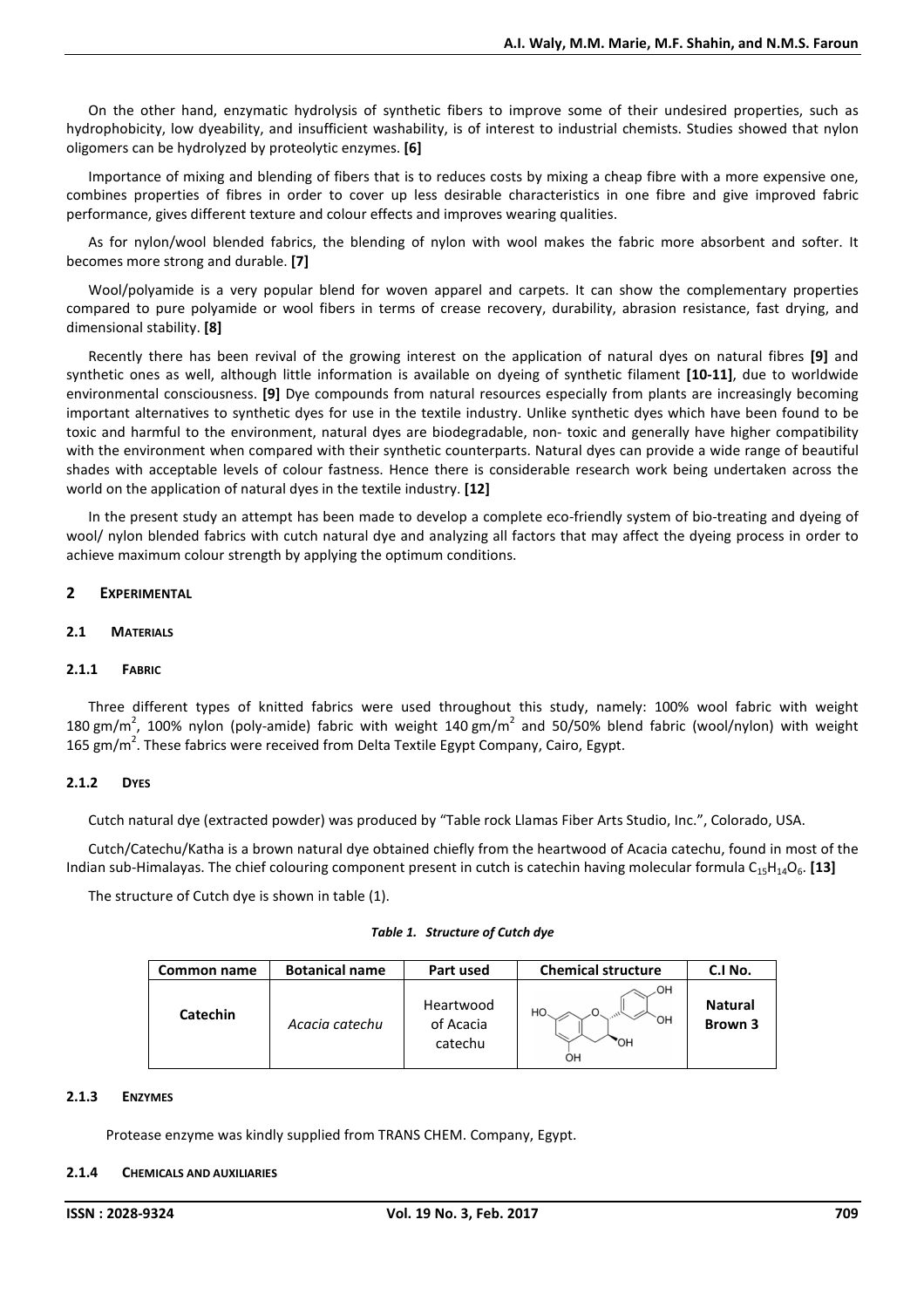Acetic acid, hydrochloric acid and sodium carbonate of laboratory grade were used.

Non-ionic detergent (Chromatech 3.Q.J) supplied by Chromatech Co., England, and a dispersing agent (Ebcasperse RJL) supplied by Egyptian British Co., Egypt, were also used.

Ferrous sulphate (FeSO<sub>4</sub>.7H<sub>2</sub>O) and Alum (Aluminum Sulfate) were used as mordants throughout this work.

#### **2.2 METHODS**

#### **2.2.1 TWO- BATH (ENZYMATIC TREATMENT THEN DYEING)**

Wool, nylon and wool/nylon blended fabrics were bio-treated first in a bath containing 2gm/L enzyme at L.R. 1:50, the process was performed at pH= 8 and at 50°C for 40 minutes , as determined in our previous published work **[14]**

Then the pretreated samples were rinsed with cold water and then with hot water at 85°C for 15 minutes to denature the enzyme. Finally the samples were rinsed with cold water and air- dried.

After which the treated samples were dyed with cutch natural dye in a separate bath at L.R 1:50 with 4% dye with usage of different concentrations of dispersing agent, i.e. (0, 1, 1.5, 2, and 3 gm/L).

The dyeing process was carried out at various pH values ranging from 4 to 9 to study the impact of pH value of the dyeing bath on the received colour strength. Also the dyeing temperature factor was studied, so the dyeing process was performed at different temperatures namely; 60, 70, 80, 90, 94°C.

The dyeing process was carried out for different durations ranging from 30-90 min, after which the mordant was added to the same bath using different concentrations (0-10 gm/L) at 90°C, and the dyeing process was continued for another 30 minutes. Then the washing process was performed with 2 gm/L non-ionic detergent at 50°C for 15 minutes.

The following diagram explains the used two- bath method (enzymatic treatment then dyeing).



*Fig. 1. (A) protease enzyme, (B) Ebcasperse a dispersing agent, (C) cutch dye, (D) mordant* 

## **2.3 MEASUREMENTS AND TESTING**

#### **2.3.1 COLOUR MEASUREMENTS**

The dyed samples were subjected to colour measurement by using reflection spectrophotometer model Optimatch 3100, SDL Company, England. The K/S values were obtained directly according to Kubelka Munk equation:

# $K/S = (1 - R)^2 / 2R$

Where K and S are the absorption and scattering coefficient respectively, and R is the reflectance of the dyed fabric.

## **2.3.2 COLOUR FASTNESS**

Fastness properties of the dyed fabrics and mordanted with alum and ferrous sulphate were evaluated according to ISO standard methods. The specific tests were: colour fastness to domestic and commercial laundering: ISO 105-C02 and colour fastness to perspiration: ISO 105-E04. The samples were also subjected to light fastness standard test (Xenon Lamp), according to ISO test method: ISO 105-B02.

## **3 RESULTS AND DISCUSSION**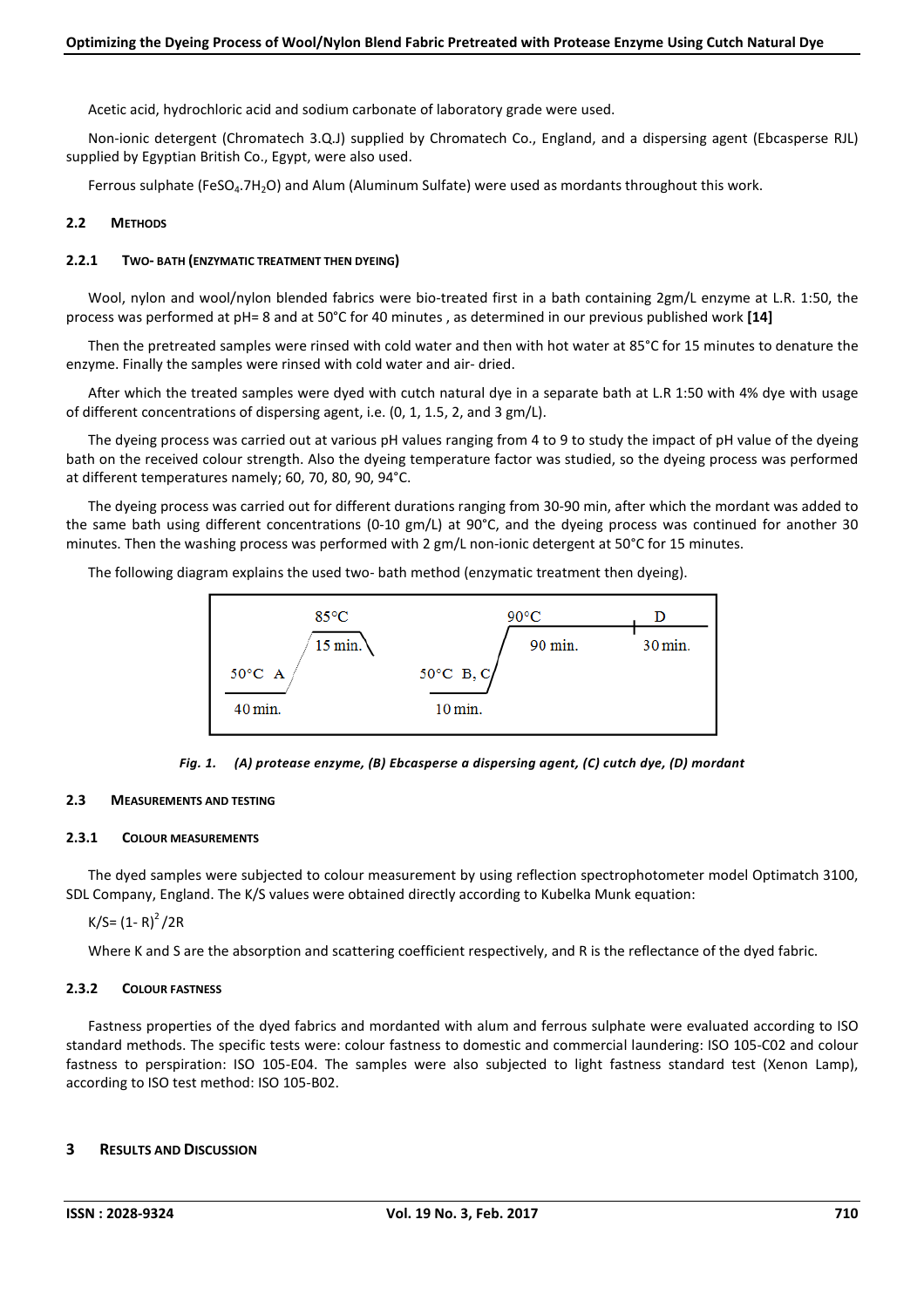## **3.1 PROTEOLYTIC SURFACE MODIFICATION OF FIBRE BLEND BY PROTEASE ENZYME**

Wool/ nylon blend as well as wool and nylon fabrics were treated with protease to modify their fibre surface for improving their accessibility to dyeing with cutch natural dye. The dyeing results were compared to that of untreated samples and dyed at similar conditions. The results are shown in table (2):

| <b>Fabrics</b> | K/S of dyeings | % increase in K/S |       |
|----------------|----------------|-------------------|-------|
|                | untreated      |                   |       |
| wool           | 16.45          | 20.20             | 22.80 |
| nvlon          | 3.46           | 3.65              | 5.49  |
| blend          | 9.81           | 11.23             | 14.48 |

*Table 2. The colour strength (K/S) of protease treated samples and dyed with cutch dye compared to the untreated fabrics* 

As can be seen from table (2), compared to unmodified samples, modification with enzyme led to obvious increase in the dye uptake (K/S) of fabrics dyed with cutch. The surface modification of both wool and nylon fibres facilitate the penetration of dye molecules inside the fibres. Protease catalyses proteolytic reaction to scales of wool fibres attacking the peptide links and at the same time hydrolysis some of the amide groups of nylon polymer chains. **[15]** As a result, the fine structures of both fibres were open up which facilitate the diffusion of dyes and result in more dye to penetrate inside the fibres. **[16]** 

The biohydrolysis reaction of amide groups by protease is shown below:

 $\wedge$ NH\_CO $\wedge\wedge\wedge$  Protease  $\wedge\wedge\wedge\wedge$ NH<sub>2</sub>+HOOC

The change in the chemical structure of both wool and nylon fibres in the blend was accompanied with obvious increase in dye uptake. Surface modification of fibres was carried out by proteolytic hydrolysis of amide links under the action of protease.

## **3.2 OPTIMIZING THE DYEING CONDITIONS WITH CUTCH**

The different dyeing parameters were studied to optimize the dyeing conditions for realizing highest colour yield on the different fibres with maximum colour uniformity.

# **3.2.1 DYE BATH PH**

The effect of pH of dyeing process on the dye uptake and colour strength was studied and the results are shown in figure  $(2).$ 



*Fig. 2. Effect of pH value of the dyeing bath on the K/S of the fabrics dyed with cutch natural dye*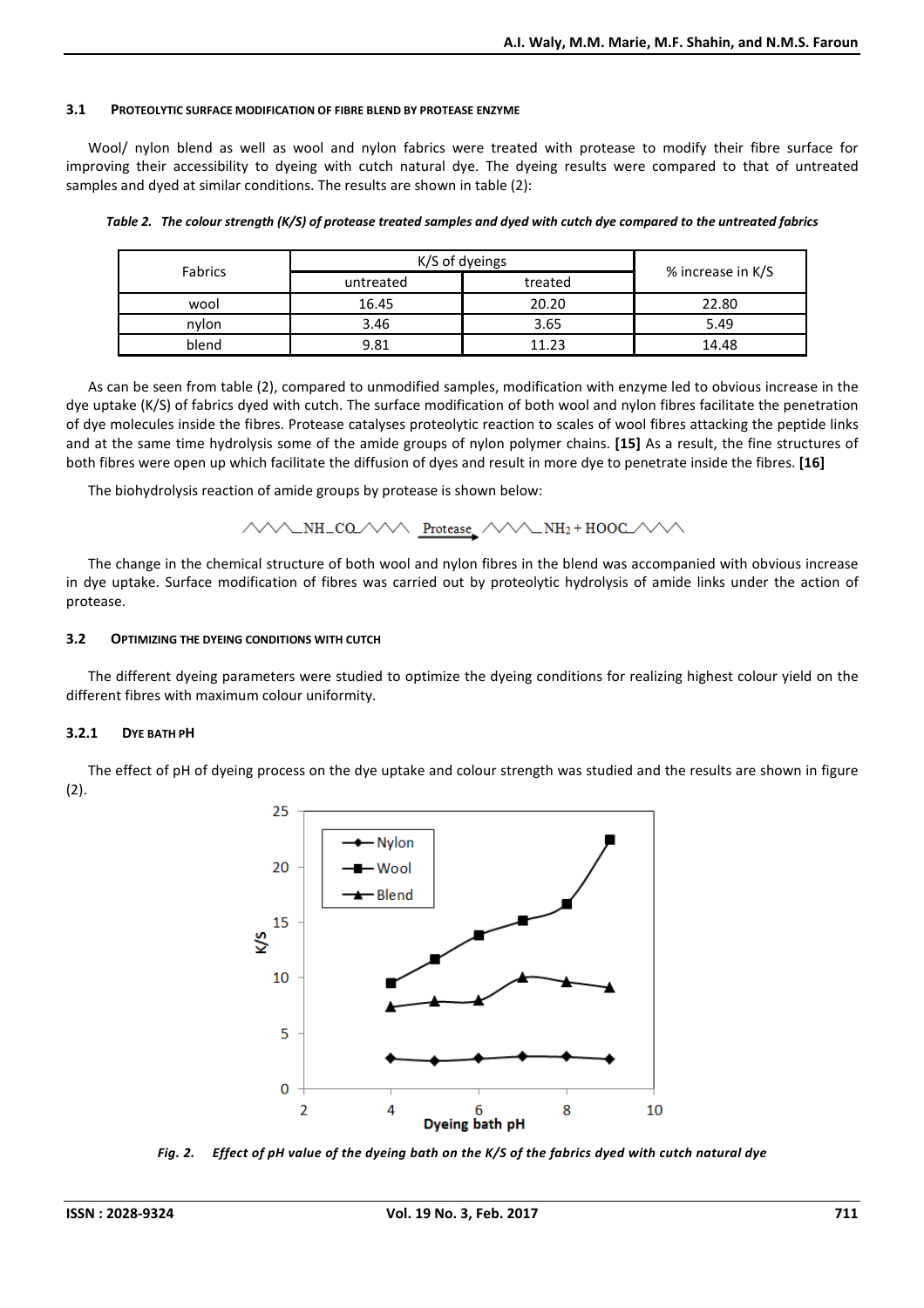It was observed, from fig. (2), that the K/S was gradually increased on the different fabrics as the pH increased from 4 up to 7. The maximum % increase in K/S reached about 58.31%, 35.54% and 7.27% for wool, blend and nylon fabrics respectively. It is well known that most natural dyes aggregate in aqueous solution like disperse dyes **[17].** These aggregates attributed essentially to intermolecular attraction which is mainly due to hydrogen bonding and van der waals forces **[18].**  These aggregates are broken down under the action of either high pH values or by addition of surfactants as well as temperature. The overall result is to increase dye uptake **[17].** 

Natural dyes contain aromatic hydroxyl groups in their chemical structure capable of ionizing under alkaline medium, leading to greater solubility. The degree of dye solubility depends on the number of hydroxyl groups contained in dye molecule and the pH of aqueous solution. Increasing dye solubility will accelerate the disaggregation of micelles and the dye will present in solution in lowest molecular size. As a result, the rate of diffusion and penetration of dye molecules inside the fibres was accelerated and the dye uptake increased.

The colour strength of wool fibre was observed to be greater compared to nylon fibre which may be attributed to the difference in morphological structure of the two fibres. The great hydrophilicity and lower crystallinity of wool, compared to nylon fibre, facilitates the diffusion of dye molecules inside the fibres. The polar groups contained in nylon are predominately amide –CO-NH- and the number of strongly hydrophilic groups is very limited. Consequently the swelling of nylon in water is small compared to wool fibre. Therefore, the absence of swelling greatly hinders the penetration of dye molecules into nylon fibre.

It may be concluded, from the previous results, that maximum colour yield (K/S) was attained on wool/nylon blend at pH=7 due to the disaggregation of dye micelles which accelerates the rate of diffusion and penetration of dyes inside the fibres.

## **3.2.2 ACTION OF DISPERSING AGENT**

The effect of dispersing agent on efficiency of dyeing wool/nylon, as well as wool and nylon fabrics with cutch dye was studied and the results are plotted in figure (3).



## *Fig. 3. Effect of dispersing agent concentration on the colour strength of the fabrics dyed with cutch natural dye*

Increasing the concentration of dispersing agent in the dye bath was found to improve the dye uptake (K/S) especially on wool and wool/nylon blend until reached about 2 gm/L conc. An improved levelling of dyeing was also attained. The colour strengths of wool and blend fabrics were increased by about 36.26% and 16.68% respectively compared to samples dyed without dispersing agent.

There is a correlation between the function of dispersing agent on the rate of dyeing and the dye bath pH. Disaggregation of dye molecules (micelle) under the action of dispersing agent was found to increase dye solubility, as in case of pH, hence lowering dye size and increasing the rate of dye diffusion inside the fibre phase **[17].**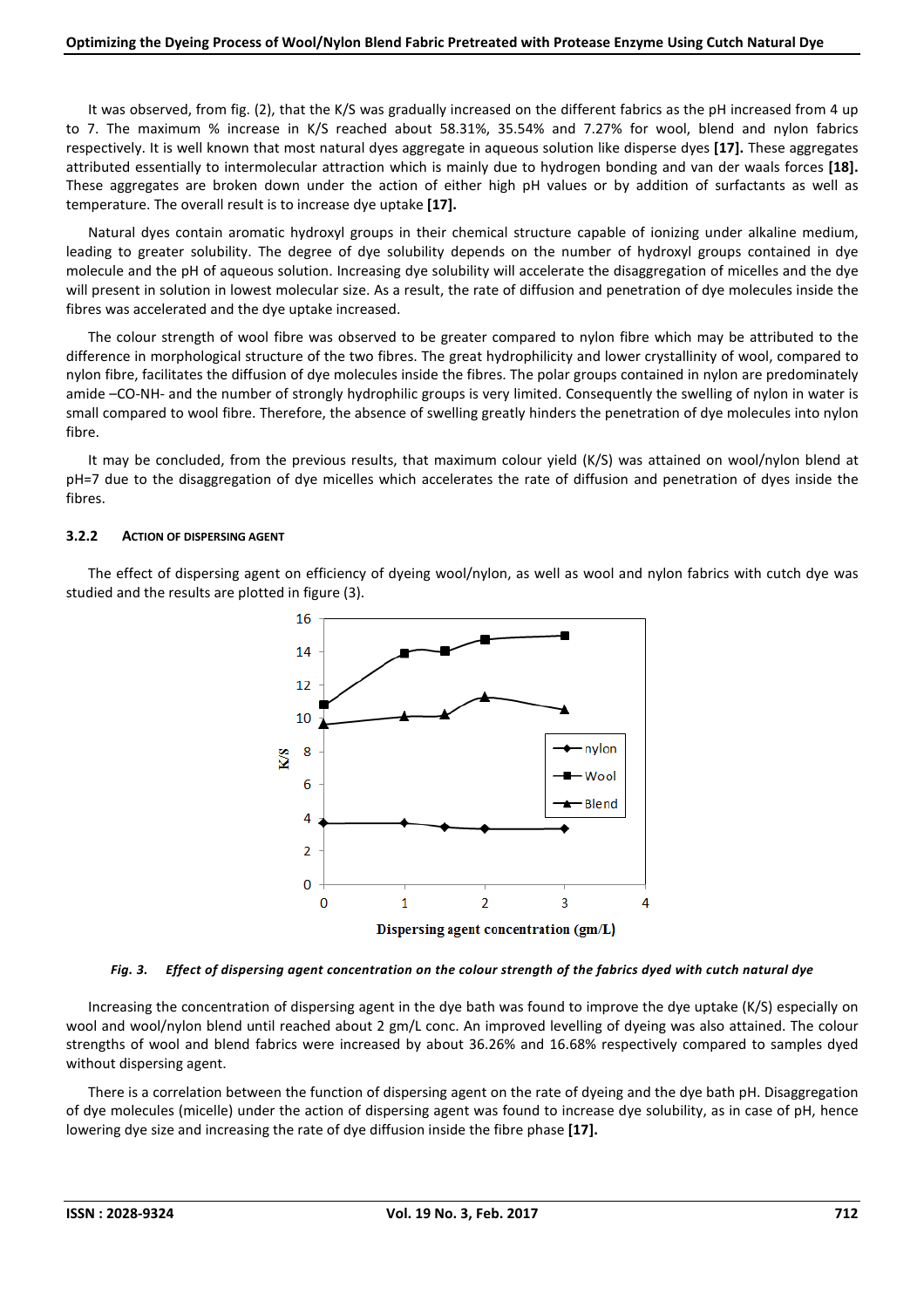## **3.2.3 DYEING TEMPERATURE**

Different samples of fabrics were dyed with 4% cutch dye (owf), under fixed dyeing parameters except for temperature which ranged from 60°C to 100°C. When increasing the dyeing temperature from 60°C up to 90°C (fig.4), the colour strength (K/S) was gradually increased for the different fabrics; wool/nylon, wool and nylon, over 90°C there was a decrease in the (K/S).



*Fig. 4. Effect of dyeing temperature on the colour strength of the fabrics dyed with cutch natural dye* 

The difference in the rate of dyeing and the gradient increase in K/S differ from one substrate to another owing to difference in their chemical and morphological structures. By raising the dyeing temperature from 60°C to 90°C the K/S were increased by about 98.04%; 75.13% and 58.27% for wool; wool/nylon blend and nylon fabrics respectively. The great increase in colour strengths at higher temperatures can be attributed to the higher kinetic energy of the dye and to easier diffusion of dye molecules in the more open fibre structure due to swelling. High temperature accelerates and facilitates the rate of dye adsorption and penetration inside the fibre and enhances the migration to attain higher levelling of dyeing.

By raising the temperature of dyeing over 90°C to reach 100°C, the K/S was observed to decrease owing to the possibility of desorption of dye and the breaking of some dye-metal-fibre complexes on the fibres. Hence, it may be concluded, from the previous results, that the optimum dyeing temperature which attaining maximum dye absorption and fixation of cutch natural dye on wool/nylon blended fabrics is at 90°C.

## **3.2.4 DYEING TIME**

The dyeing process was carried out on the three kinds of fabrics, i.e. nylon, wool and nylon /wool blend by using 4% cutch dye, at pH= 7 and at 90°C for different durations e.g. (30, 45, 60, 75 and 90) and the results are shown in **Fig. (5).** 



*Fig. 5. Effect of dyeing time on the colour strength of the fabrics dyed with cutch natural dye*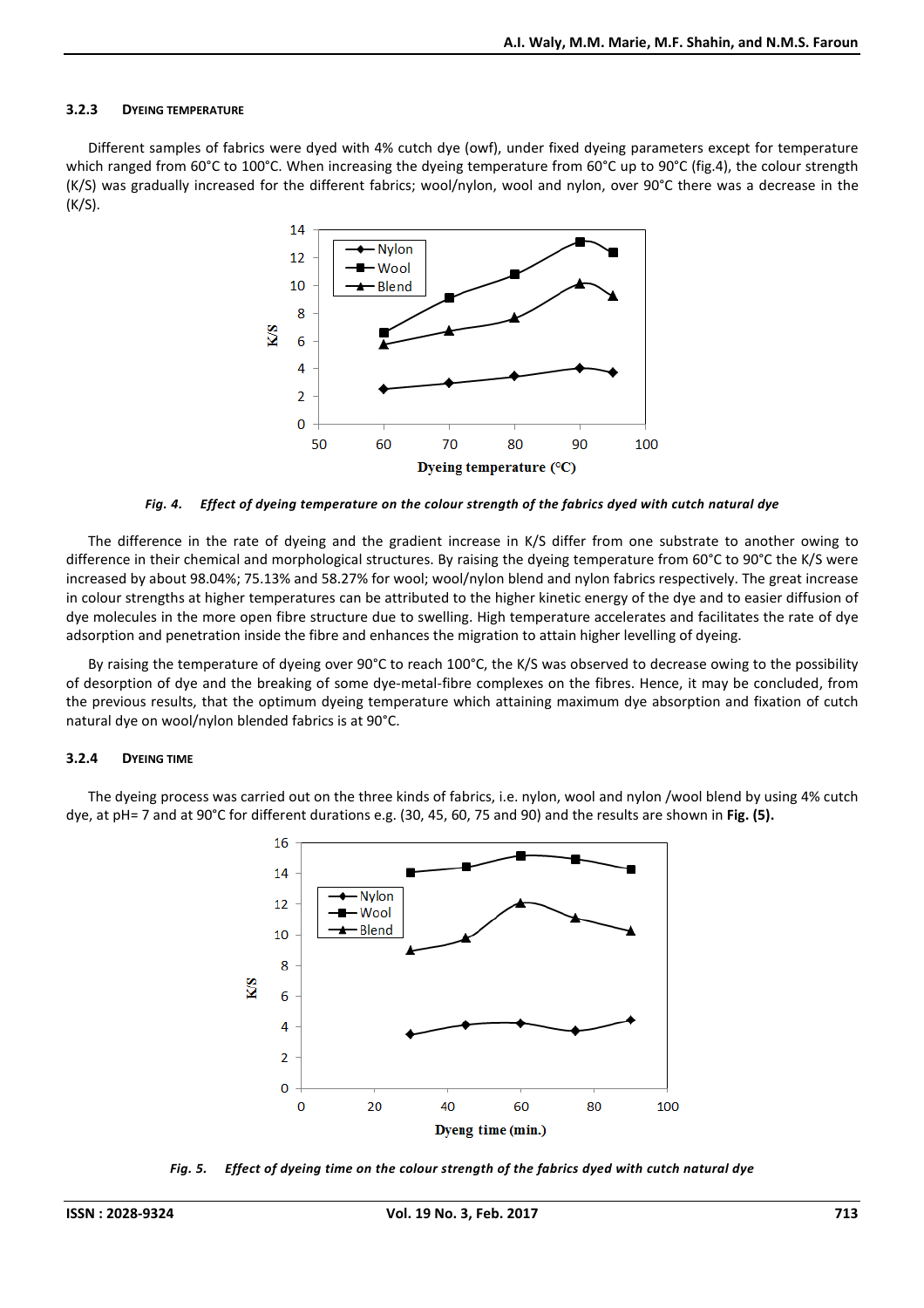It is observed from figure (5) that by lasting time of dyeing the colour strength for the different fabrics was gradually increased. Maximum dye absorption giving the highest colour strengths were attained after dyeing for 60 minutes, beyond which the K/S was decreased.

This result may be explained by the possibility of attaining dyeing equilibrium at 60 min., depending on the rate of dye diffusion inside the fibre**. [19]**

#### **3.2.5 MORDANTING**

Mordant dyeing is known to carry out for fixing the fugitive natural dyes on the fibre to increase their fastness to washing. Mordant dyeing may be carried out in one stage, i.e. simultaneous dyeing and mordanting as in the present study, or in two separate stages, i.e. pre- mordanting or post- mordanting.

Two metal salts were used at different concentrations to determine the most suitable concentration for mordanting dyeing with cutch natural dye on wool/nylon blended fabrics. The variations in K/S of dyed samples as a function of increasing mordant concentration from zero to 10 gm/L are shown in figure (6).



*Fig. 6. Effect of mordant concentration on the colour strength of the dyed fabrics with cutch natural dye* 

A gradual increase in K/S is clearly observed by increasing the mordant concentration in the dye bath. The similar trend may be observed for the different fabrics; wool/nylon, wool and nylon. Maximum K/S were attained by using 10 gm/L FeSO<sub>4</sub> for both nylon and wool/nylon blend, whereas the suitable concentration was 4 gm/L for wool fabric. For alum mordant, 6 gm/L concentration was observed to be the most suitable for achieving highest K/S on both nylon and wool fabrics and 10 gm/L for the blend. Thus, considering the dyeing cost and colour strength especially on the blended fabric, the optimum mordant concentration was chosen to be 6 gm/L for both mordants.

The mechanism of mordanting may be suggested to carry out via one of the following reaction mechanism:

**a)** Formation of dye- metal complexes of 2:1 or 1:1 types which interact with the positively charged dye sites in wool fibre through electrostatic attraction. **b)** Formation of dye- metal- fibre complexes through coordination reactions. It is well known that amines form stable complexes with metal ions, some previous studies indicate the participation of the primary amine of the polymer in the formation of the complex with divalent metal ions.**[20]**

Carboxyl groups in the polypeptide molecules were also suggested to play a role in the binding with metal cations. **[21]** If the coordination linkages between the fibre, the metal and the dye were the major form of intermolecular interaction, then the dyes would by virtue of these quite strong bonds, be expected to exhibit very high wash fastness. **[22]**

The reaction mechanism of mordanting may be represented in the following figure (7).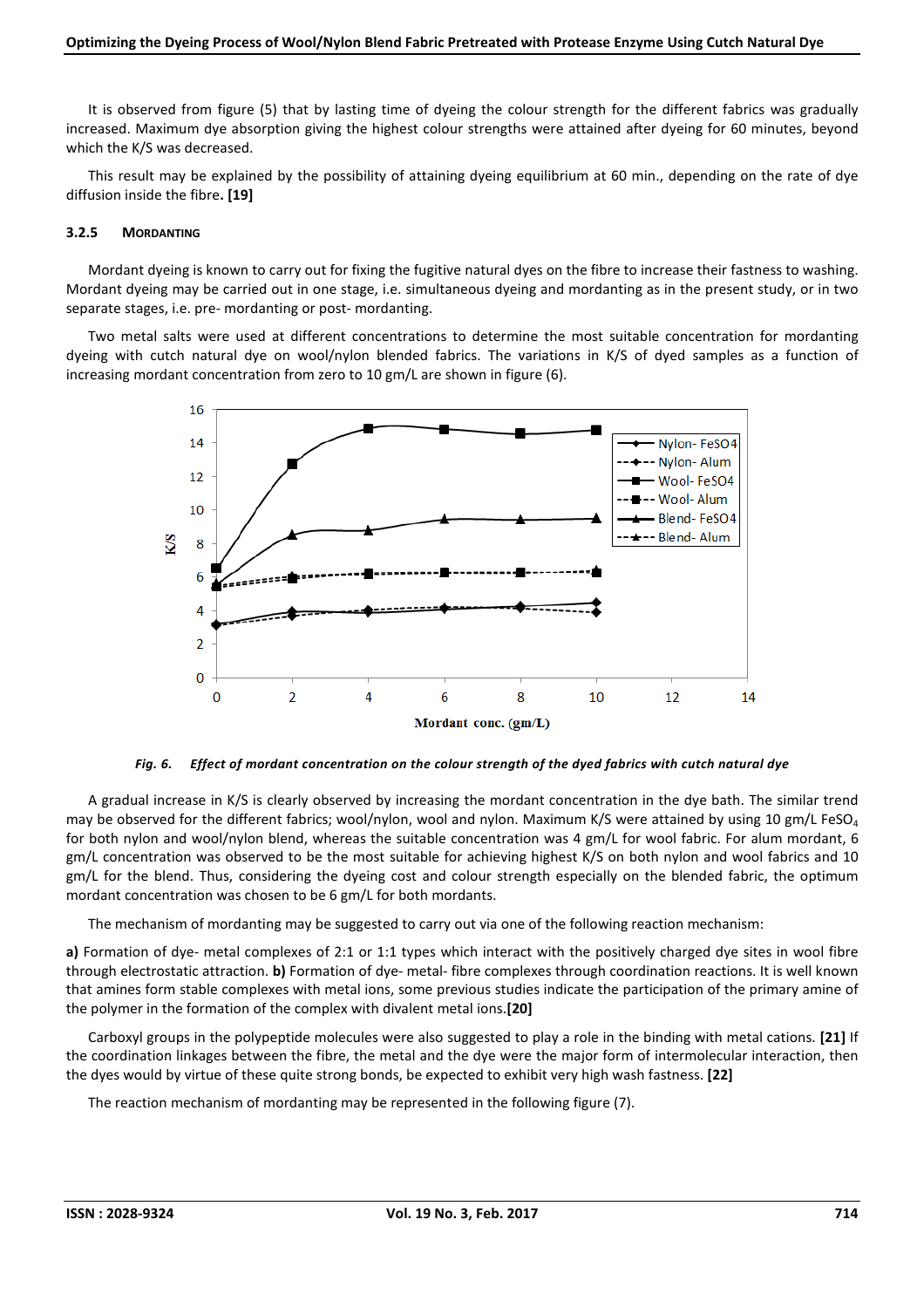

# *Fig. 7. The proposed reaction mechanism of mordanting of dyed wool and nylon fabrics with cutch dye*

It was stated that the stability of chelate formation between the amine- containing fibre such as proteins and the metal ions is correlated to the electronegativity of the metal, increasing the electronegative character of the metal result in higher stability of the formed chelate between fibre and metal. **[20]**

The efficiency of mordanting, i.e. the rate and degree of metal complexing reaction, was found to be depend on the pH of the reaction medium. **[21]** Metal hydroxides react faster than other forms of metal with –OH groups of natural dyes. Thus, by elevating the pH value the metal tend to exist in the hydroxide form which accelerates the complexation reaction. In the present work the mordanting was carried out in the dye bath since the pH was adjusted at 8.

## **3.3 FASTNESS PROPERTIES**

Wool/ nylon blend fabric dyed with cutch natural dye as well as wool and nylon fabrics and mordanted with alum and FeSO<sub>4</sub> were subjected to fastness tests to washing, perspiration and light. The obtained results are formulated in table (3).

| <b>Fastness</b><br><b>Test</b> |   | <b>Fastness to washing</b> |         | <b>Fastness to perspiration</b> |                |          |           |         |         |           |                 |
|--------------------------------|---|----------------------------|---------|---------------------------------|----------------|----------|-----------|---------|---------|-----------|-----------------|
|                                |   |                            |         | Acidic                          |                | Alkaline |           | Light   |         |           |                 |
|                                |   | Alt.                       | SC      | <b>SW</b>                       | Alt.           | SC       | <b>SW</b> | Alt.    | SC      | <b>SW</b> | <b>Fastness</b> |
| FeSO <sub>4</sub><br>mordant   | W | 4                          | $3 - 4$ | $\overline{4}$                  | $4 - 5$        | $4 - 5$  | $4 - 5$   | $4 - 5$ | $4 - 5$ | $4 - 5$   | $4 - 5$         |
|                                | N | 4                          | $3 - 4$ | 4                               | $4 - 5$        | 4        | $4 - 5$   | $4 - 5$ | $4 - 5$ | $4 - 5$   | $\overline{4}$  |
|                                | B | 4                          | $3 - 4$ | $\overline{4}$                  | $4 - 5$        | 4        | $4 - 5$   | $4 - 5$ | $4 - 5$ | $4 - 5$   | 3               |
| Alum<br>mordant                | W | 4                          | $3 - 4$ | 4                               | $4 - 5$        | 4        | $4 - 5$   | $4 - 5$ | $4 - 5$ | $4 - 5$   | 3               |
|                                | N | 4                          | $3 - 4$ | 4                               | $\overline{4}$ | 4        | $4 - 5$   | $4 - 5$ | 4       | $4 - 5$   | 3               |
|                                | B | 4                          | 3       | 4                               | $\overline{4}$ | 4        | $4 - 5$   | $4 - 5$ | $4 - 5$ | $4 - 5$   | $2 - 3$         |

|  | Table 3. Fastness properties of enzymatic pre-treated, dyed and mordanted fabrics |
|--|-----------------------------------------------------------------------------------|
|--|-----------------------------------------------------------------------------------|

*N.B.:- Alt. = Alteration or change in colour. , SC= Staining on Cotton. and SW= Staining on wool. - (W) for wool samples, (N) for nylon samples and (B) for blend samples.* 

It is showed from table (3), that there are general improved fastness properties especially with FeSO<sub>4</sub> mordant. Fastness to washing of dyed samples and mordanted with both alum and ferrous sulphate gave a similar results ranges between very good (4) for colour change and from good to very good (3-4) for staining. The wash fastness depends on the strength of the binding forces between the mordant and both fibres and dye molecules **[23]**.

The high fastness to washing of metal complex dyes is due to the ability of the dye molecules to aggregate into large particles in the fibre, and not because of the additional forces of attraction between fibre and metal ions. **[24]** Thus, the